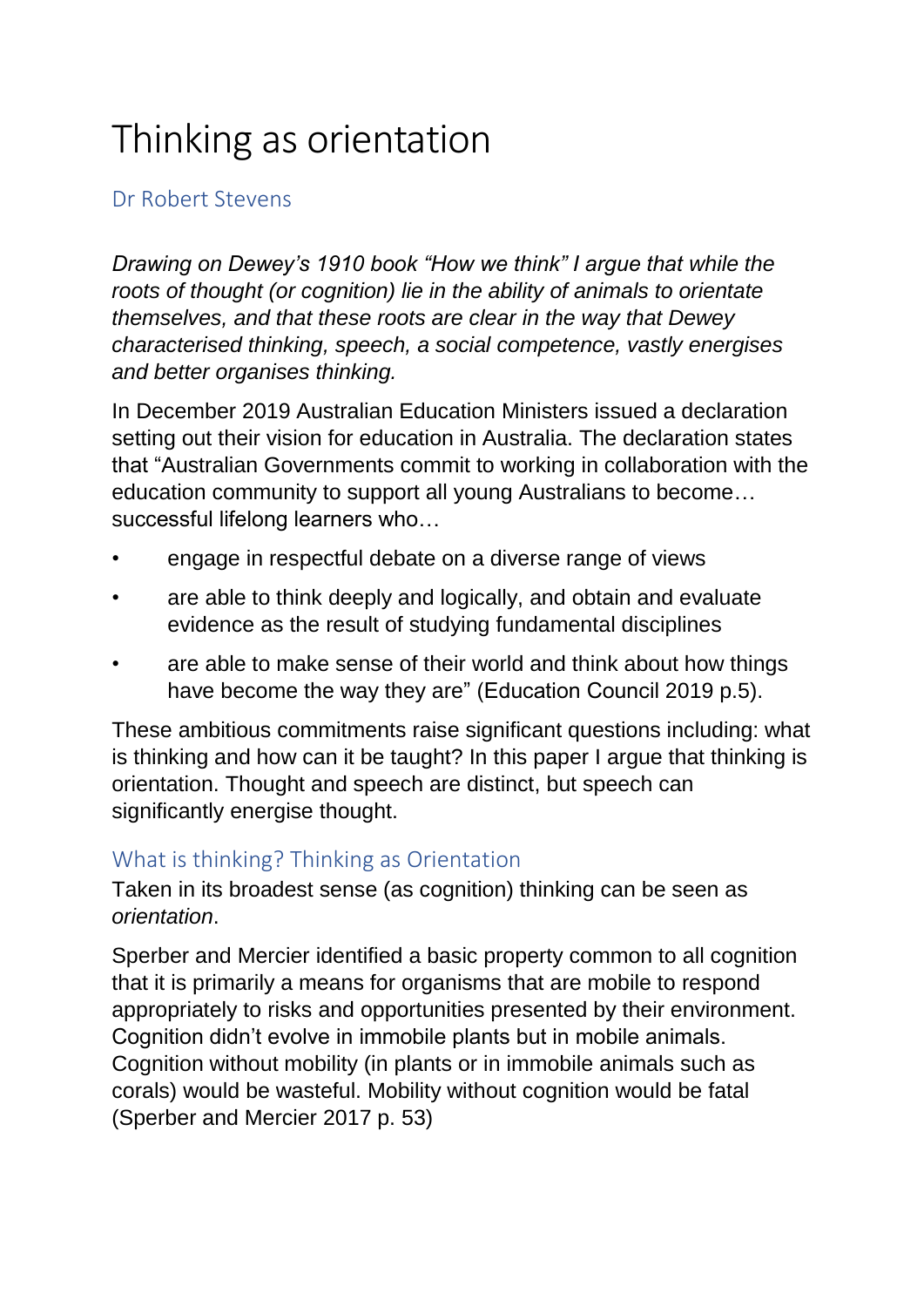Cognition involves organisms being able to orientate themselves to respond appropriately to risks and opportunities.

David Barrie identifies many examples of feats of animal navigation. Most mobile organisms are able to think insofar as they are able to orientate themselves in physical space, moving themselves towards things they need and away from danger. Animals orientate themselves using a variety of mechanisms including:

- vision; polarisation of sunlight; moonlight; starlight;
- smell;
- sound;
- Earth's magnetism:
- circadian clocks and internal maps.

Dung beetles can roll a ball of cow dung in a straight line at night, over rough terrain, using the moon as a reference point, or on moonless nights, the Milky Way Galaxy to orientate themselves! On cloudy nights they are disorientated (Barrie, 2019)

Honey bees are able to orientate themselves to food sources via communication with scouts. Karl von Frisch discovered that scout honeybees conveyed accurate information to its nest mates about a remote food source, its location (bearing and distance) using a figure eight dance. The scouts' dance is a symbolic activity in which the direction of the food source and the distance to it is conveyed to hive mates (Barrie 2019).

Sperber and Mercier 2017 (p56) note that cognition as orientation "involves going well beyond the information available to the senses. To integrate this information, to identify the events in the environment that have caused these sensory stimulations, to respond in an appropriate manner to these events, cognition must, to a large extent, consist in drawing inferences about the way things are, about what to expect, and about what to do".

#### Reflective Thought as Orientation

In his 1910 book *How We Think* the great American philosopher and educator John Dewey argued that thinking involves "the suggestion of a conclusion for acceptance, and also search or inquiry to test the value of the suggestion before finally accepting it" (Dewey 1910 p.30). He notes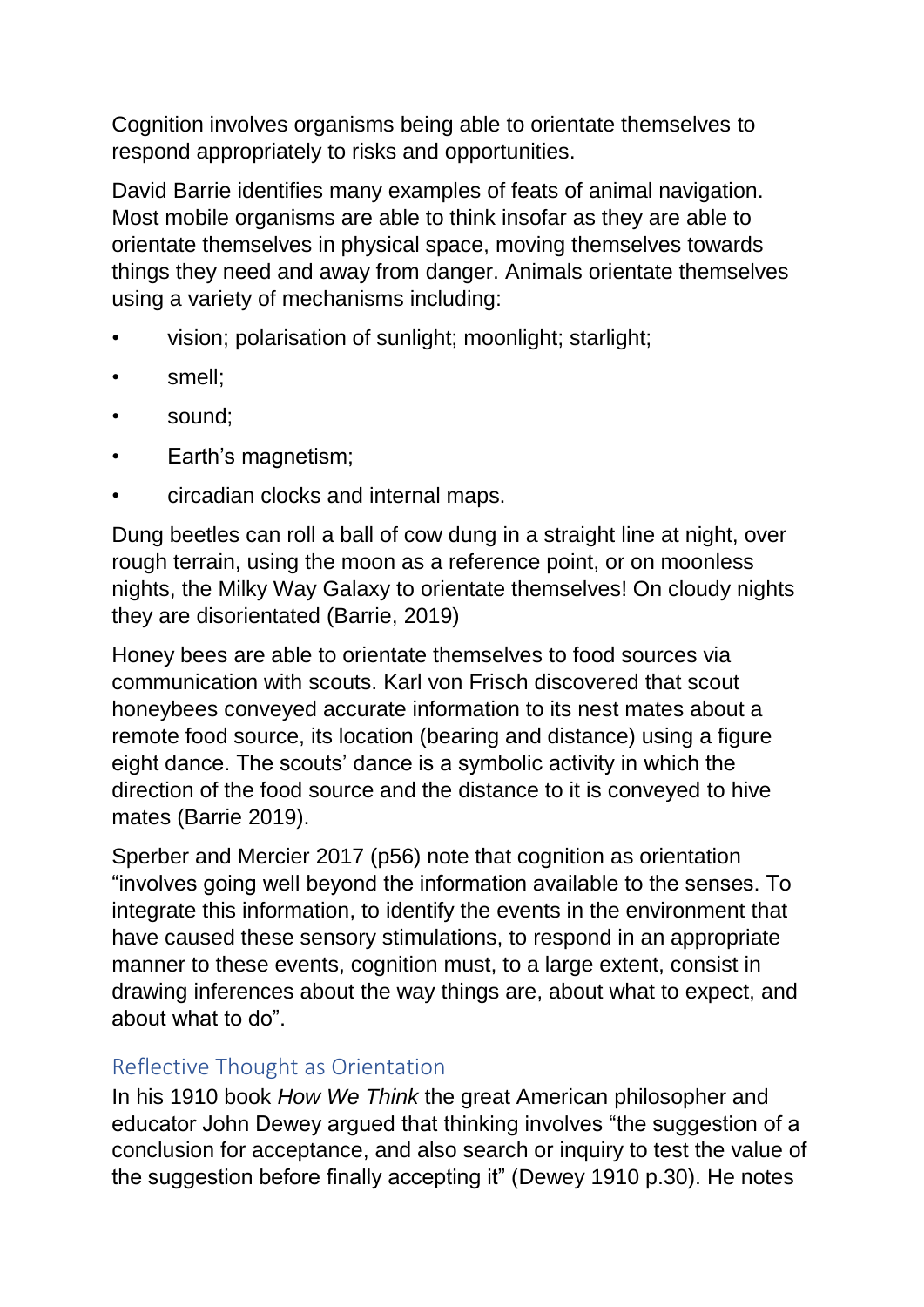that "Reflection involves not simply a sequence of ideas, but a *con*sequence – a consecutive ordering in such a way that each determines the next as its proper outcome, while each in turn leans back on its predecessor" (Dewey 1910 p.2-3)

Dewey identified five logically distinct steps in reflection – or in an inquiry:

- (i) a felt difficulty;
- (ii) its location and definition:
- (iii) suggestion of possible solution:
- (iv) development by reasoning of the bearings of the suggestion;
- (v) further observation and experiment leading to its acceptance or rejection; that is, the conclusion of belief or disbelief. (Dewey 1910 p.72)

It is interesting that Dewey uses spatial terms and terms associated with orientation in space to characterise the process of reflective thinking.

Dewey claims that "the origin of thinking is some perplexity, confusion, or doubt" (p.12). "Reflective thinking means judgment suspended during further inquiry; and suspense is likely to be somewhat painful." (p.13) This state of perplexity could also be described as a state of *disorientation*. If we feel disorientated, the best strategy is not to rush to a resolution, but to stop to try to gather one's *bearings*.

Under the heading "Finding one's way an illustration of reflection" Dewey makes the connection between orientation in physical space and reflective thinking very clear. He writes "The perplexed wayfarer must carefully scrutinise what is before him and he must cudgel his memory. He looks for evidence that will support belief in favour of either roads – for evidence that will weight down one suggestion. He may climb a tree; he may go first in this direction, then in that, looking, in either case, for signs, clues, indications. He wants something in the nature of a signboard or a map, and *his reflection is aimed at the discovery of facts that will serve this purpose*…Thinking begins in what may fairly enough be called a *forked-road* situation, a situation which is ambiguous, which presents a dilemma, which proposes alternatives" (Dewey 1910 p. 10-11 Dewey's emphasis).

It is interesting that Dewey uses terms associated with orientation in space to characterise the process of reflective thinking, for example 'location' in step ii and 'bearings' in step iv. We have seen that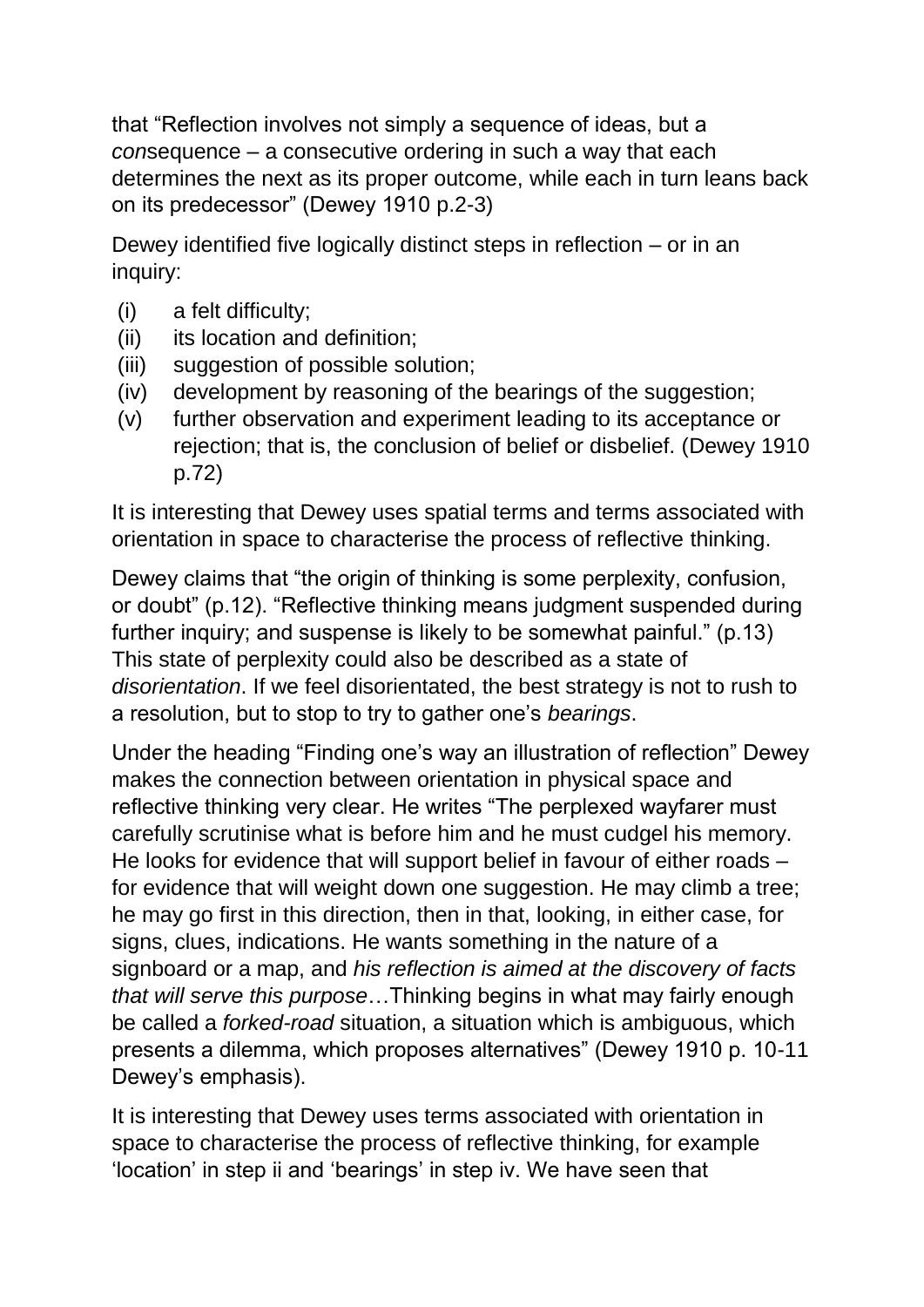navigation is a fundamental cognitive affordance of all animals that live on the move (Barrie 2019), In humans, our ability to orientate ourselves generally may be modelled on our ability to orientate ourselves in physical space. We talk of a *path* of reasoning, taking a *position,* a conclusion *following* from premises, the *flow* of an argument, a logical *dead end,* a *line* of argument, an argument having a number of *steps*, an inductive/deductive *movement,* a *circular* argument.

Dewey himself describes at some length these spatial metaphors. He writes "The importance of connections binding isolated items into a coherent single whole is embodied in all the phrases that denote the relation of premises and conclusions to each other. (1) The premises are called *grounds, foundations, bases*, and are said to *underlie, uphold*, *support* the conclusion. (2) We "*descend*" from the premises to the conclusion, and "*ascend*" or "*mount*" in the opposite direction—as a *river may be continuously traced from source to sea or vice versa*. So the conclusion *springs, flows, or is drawn* from its premises. (3) The conclusion—as the word itself implies—*closes, shuts in, locks up together* the various factors stated in the premises. We say that the premises "*contain*" the conclusion, and that the conclusion "*contains*" the premises, thereby marking our sense of the inclusive and comprehensive unity in which the *elements* of reasoning are *bound tightly together*".

#### Dewey on Language and Thought

In *How We Think,* Dewey discusses the relationship between thought and language. He notes speech has a "peculiarly intimate connection with thought" (p. 170)

Dewey rejects the view that "words are the garb or clothing of thought, necessary not for thought but only for conveying it" (p. 170) in favour of the view that "while language is not thought it is necessary for thinking as well as for its communication" (p.170)

It is not clear, however, that language is necessary for all thought, or cognition. Most mobile organisms are able to think insofar as they are able to orientate themselves in physical space, moving themselves towards things they need and away from danger.

The cognitive challenge of orientating oneself in physical space does not require language, though the bee's dance is perhaps close to a language.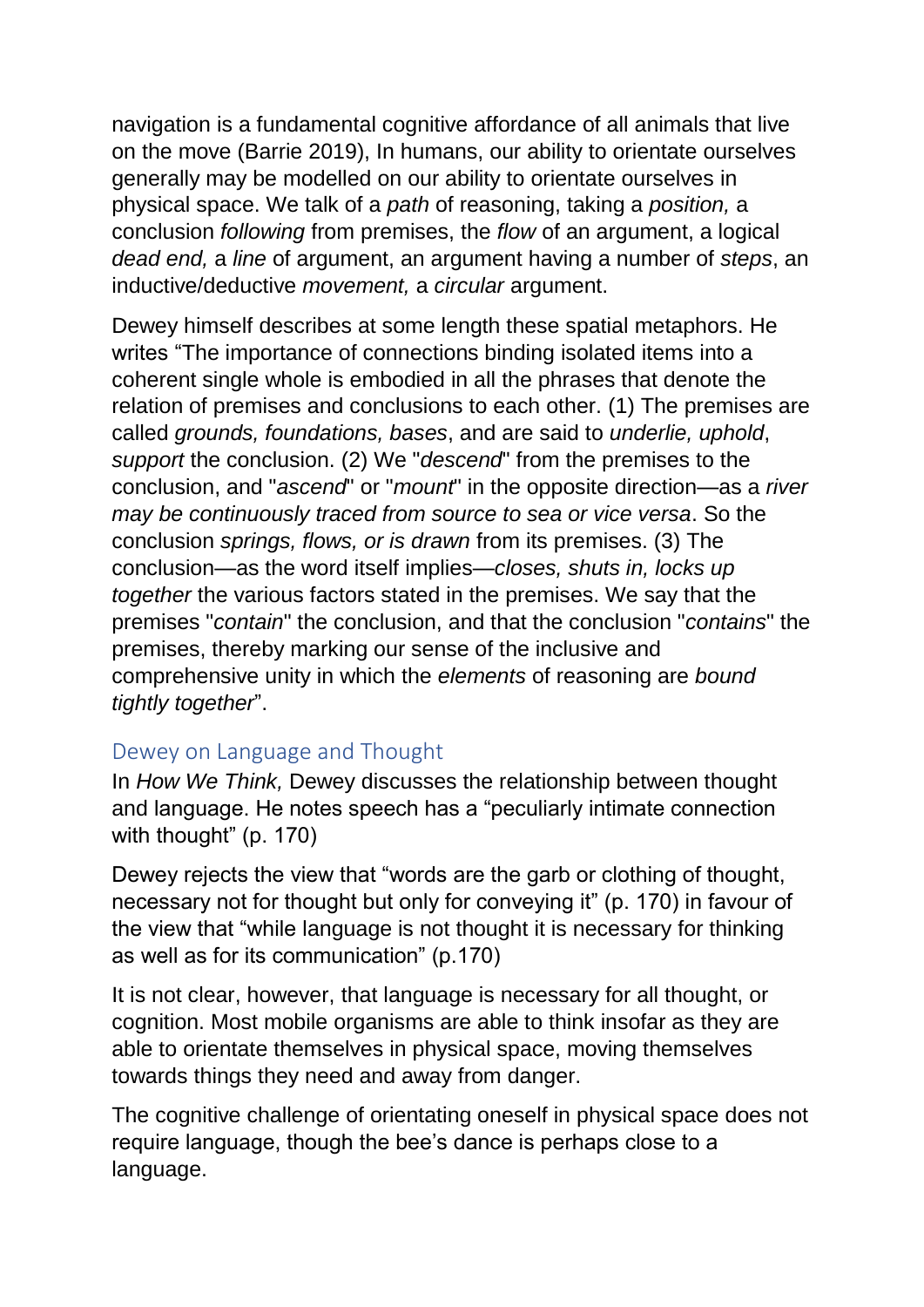Dewey writes "Thought deals not with bare things, but with their meanings, their suggestions; and meanings, in order to be apprehended, must be embodied in sensible and particular existences" (Dewey 1910 p.171) broadly speaking, language.

It is not at all clear that all thinking needs to be covert and that voiceless animals (or humans for that matter) are not able to engage in our equivalent of "thinking out loud" for example by manipulating physical objects (bare things) rather than thoughts.

As Gilbert Ryle observed, we do not reserve the title 'thinking' for inner processes. An architect can think out her plan while manipulating toy bricks as can a sculptor plan a statue in marble by modelling a piece of plasticine. Additional labours might be necessary to put these plans into words". (Tanney, 2015) In general, thinking should not be equated with using language. The mark of the mental is not its covertness or internality. It is the kind of activity engaged in - problem solving, creativity, criticism - whether overtly or covertly expressed. Thought – understood enactively as action in the world – comes first and internalised action or internalized speech follows it much later.

Wolfgang Kohler found that chimpanzees stacked boxes and then climbed up on them to access food hanging out of reach. These apes may be fairly described as doing the equivalent of our "thinking out loud" or "thinking with our hands".

Solving Rubik's cube does not, in any obvious way, involve the manipulation of ideas beyond the manipulation of the cube itself. Dewey's own example of the perplexed wayfarer does not involve manipulation of ideas beyond climbing trees and walking along diverging roads looking for landmarks. These reasoned navigational skills would not be beyond even a deaf and speechless wayfarer.

What Peter Godfrey-Smith (2017) describes as the "mischief and craft" in the behaviour of octopuses in laboratories in adapting to their unusual situation, and their curious engagement with their captors, seems again to involve their equivalent of our "thinking out loud". Godfrey-Smith aptly describes their behaviour as being curious, flexible, adventurous and opportunistic – all characteristics of thought – but all enacted without the benefit of speech.

Vygotsky (2012) found that

1. Thought and speech have different genetic roots.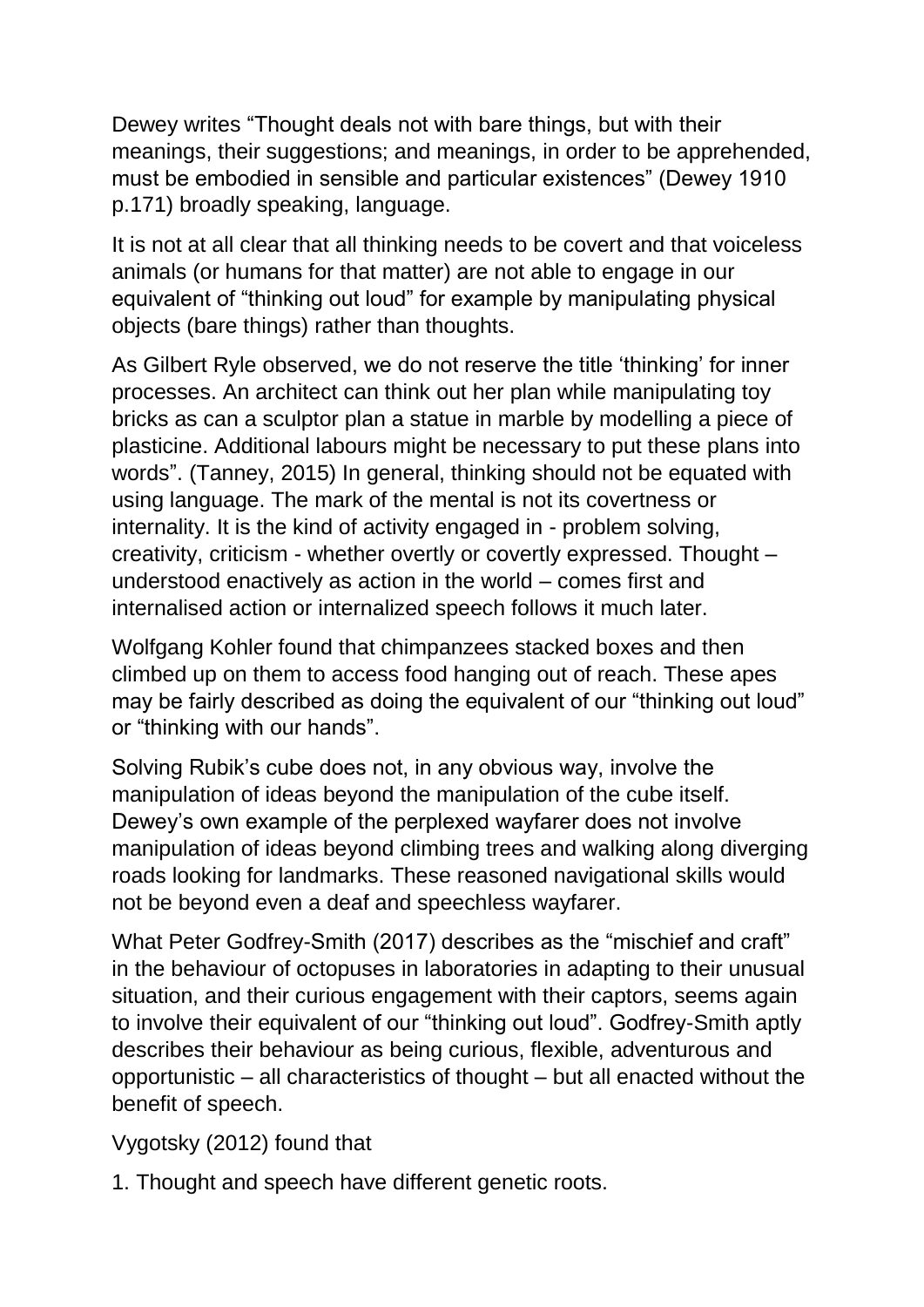2. The two functions develop along different lines and independently of each other.

3. There is no clear-cut and constant correlation between [thought and speech] in phylogenesis....In the phylogeny of thought and speech, a prelinguistic phase in the development of thought and a preintellectual phase in the development of speech are clearly discernible.

Reflective thinking involving the manipulation of ideas may be based on our ability to orientate ourselves in space. It is significant that the parts of the human brain that support geographical navigation may also be involved in conceptual navigation. Activities such as geographical navigation, conducting a conversation, managing social relationships, making decisions, manipulating ideas and creativity involve the hippocampus. The characteristic patterns of firing found in the grid-cells that support map-like representations of space also appear when we perform an abstract cognitive task that has nothing to do with navigation. (Barrie 2019)

This chapter is concerned with the features of animal cognition. It might be asked about the relevance of the features of thinking in non-linguistic animals to thinking in linguistically-abled humans. One answer is that humans are animals too and have inherited the cognitive capabilities of our non-human ancestors. Pre-linguistic systems of thinking interact with our linguistic capabilities. Our linguistic abilities enhance, but do not replace the inferential capabilities of our non-human animal relatives.

To manipulate, analyse and synthesise ideas, and the words that carry them, a thinker first needs to remember them. Memory of words may well be facilitated by memory of spaces. Luria describes the extraordinary memory of a man whom he code-names S. and whom he worked with over many years. Luria writes that:

on his first meeting S. was a newspaper reporter who had come to my laboratory at the suggestion of the paper's editor. Each morning the editor would meet with the staff and hand out assignments for the day—lists of places he wanted covered, information to be obtained in each. The list of addresses and instructions was usually fairly long, and the editor noted with some surprise that S. never took any notes. He was about to reproach the reporter for being inattentive when, at his urging, S. repeated the entire assignment word for word. (Luria, 1968, pp. 7-8)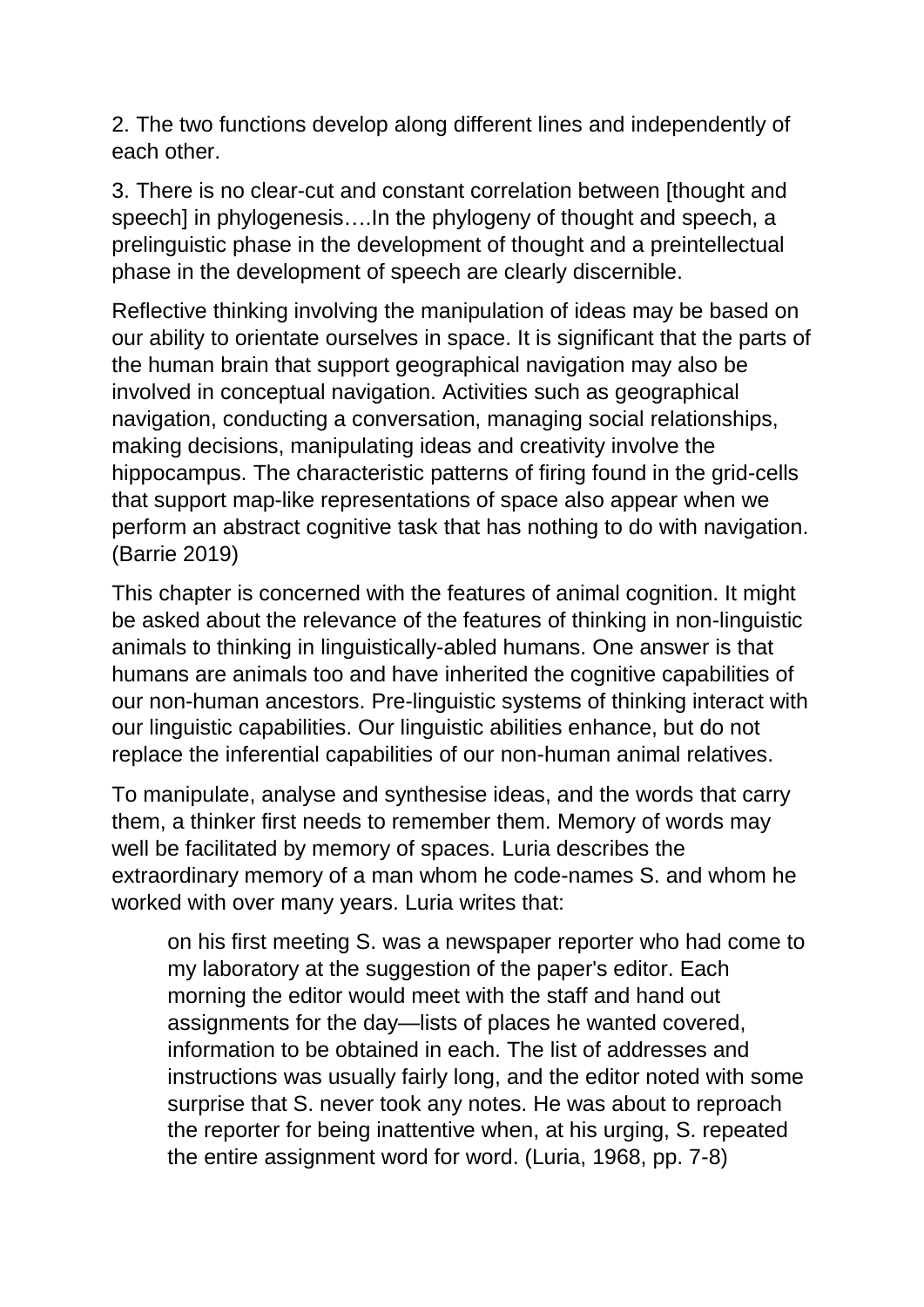Luria discovered that

when S. read or heard a long series of words each word would elicit a graphic image… [and] he would "distribute" them along some roadway or street he visualized in his mind… Frequently he would take a mental walk along that street and slowly make his way down, "distributing" his images at houses, gates, and store windows. (Luria, 1968, pp. 31-32)

To recall the words he heard, he would simply begin his walk, either from the beginning or from the end of the street, find the image of the object he had named, and "take a look at" whatever happened to be situated on either side of it. (Luria, 1968, p. 33)

S. was able to recall strings of words by dropping off and picking up graphic representations of these words in a virtual representation of a place S. knew intimately from regular walks.

Not everyone has the capacity to distribute and collect words placed along a familiar street, but many can learn to construct a memory palaces that involves making a journey through a place one knows well, such as a building or a street. Along that journey there are specific locations that you always visit in the same order.

According to Kelly, memory in oral traditions such as Australian Aboriginal people, is facilitated by interactions between the landscape (the land/country) and ritualized *song lines*. Song lines are navigational tracks - elders sing the landscape and move from location to location through it and teach each other through song. At each sacred site within the sung track they perform rituals - repeated songs – and thereby encode the information. Song lines link positions in landscape so that each location in the landscape serves as a mnemonic - a memory aid to a particular part of the information system so that the knowledge is literally grounded in the landscape. Aboriginal people do not need to be walking the song line to remember. The song lines become internalised. (Kelly 2016)

While speech (whether covert or overt) may not be necessary for complex thought, it does provide a useful and flexible medium for the organisation and manipulation of ideas. Speech, saying things and hearing them, plays an important organizational role of helping us to combine ideas, draw attention to things, and properly sequence ideas (Godfrey-Smith 2017).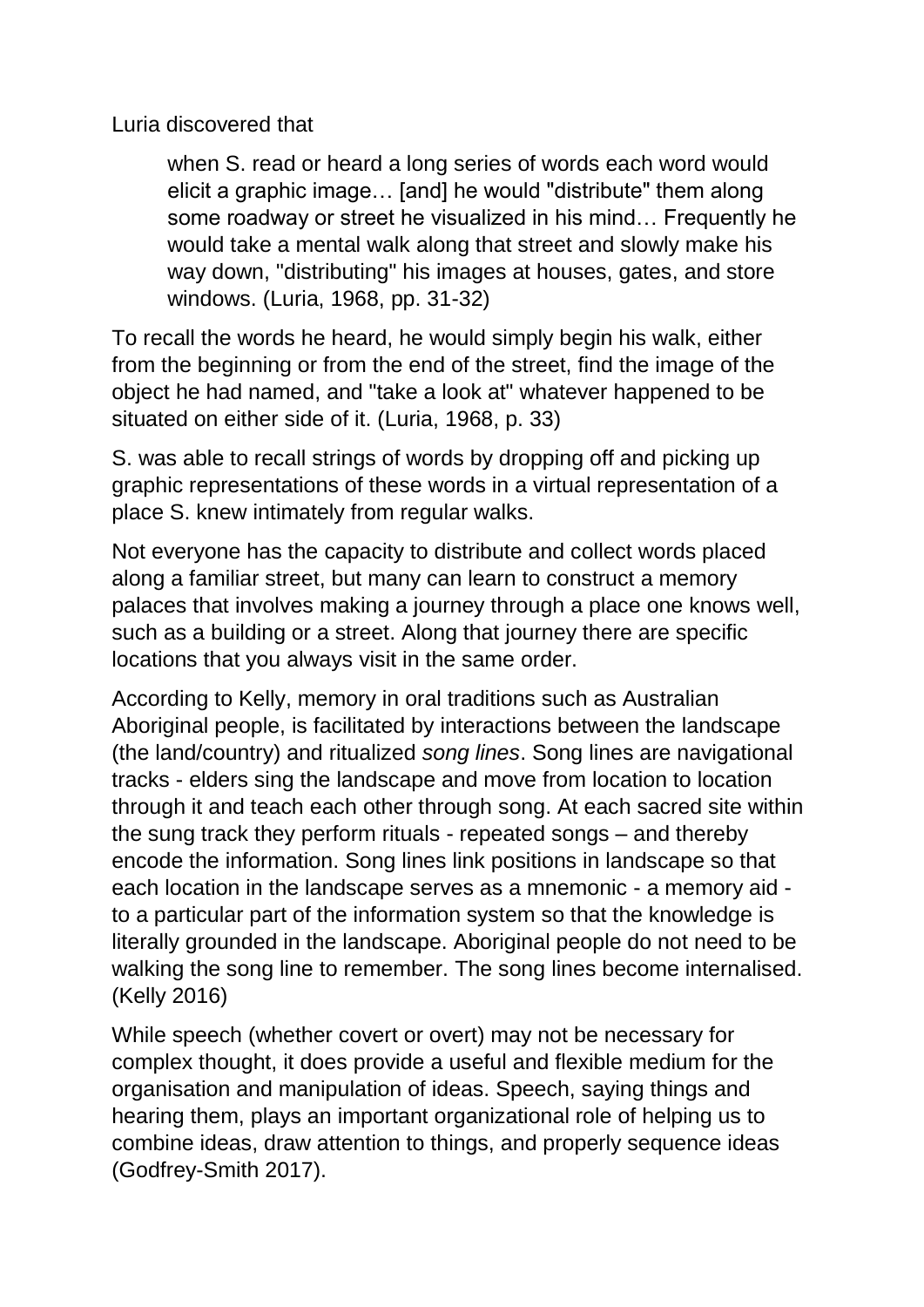Dewey notes that "Speech forms are our great carriers: the easy-running vehicles by which meanings are transported from experiences that no longer concern us to those that are as yet dark and dubious". He adds "*The chief intellectual classifications that constitute the working capital of thought have been built up for us by our mother tongue*" (Dewey 1910 p. 175 Dewey's emphasis).

Dewey notes that "language connects and organizes meanings as well as selects and fixes them" (Dewey 1910 p. 185). He notes the contextual nature of meaning. "As every meaning is set in the context of some situation, so every word in concrete use belongs to some sentence and the sentence, in turn, belongs to some larger story, description, or reasoning process" (Dewey 1910 p. 185). Speech serves as a framework or a scaffold for thought.

Peter Godfrey-Smith suggests a mechanism for how speech might enhance thought. He claims that speech functions both as input and as output in a feedback loop – he calls it an efferent copy system. In speech, the creation of an auditory input enables you to compare your spoken words to an inner sound of them. As we say things to ourselves or out loud, we also register, internally, the sounds of what we meant to say.

When we hear – internally- how words connect, we learn how the corresponding ideas cohere. As Dewey noted we can put things in order, bring possibilities together. Speech (whether covert or overt) enables us to put ideas in the right order or experiment with different combinations of ideas.

What Dewey calls 'Reflective thinking' is a form of what Daniel Kahneman characterises as slow thinking – or System 2 - that "allocates attention to effortful mental activities that demand it, including complex computations. The operations of System 2 are often associated with the subjective experience of agency, choice and concentration. This contrasts with fast thinking – or System 1 – that "operates automatically and quickly, with little or no effort and no sense of voluntary control". (Kahneman 2011 p.20-21)

Godfrey-Smith suggests that speech facilitates System 2 thinking – that tries to be impartial – looking at all sides of an argument. Speech, whether overt or covert is a way of walking through the consequences of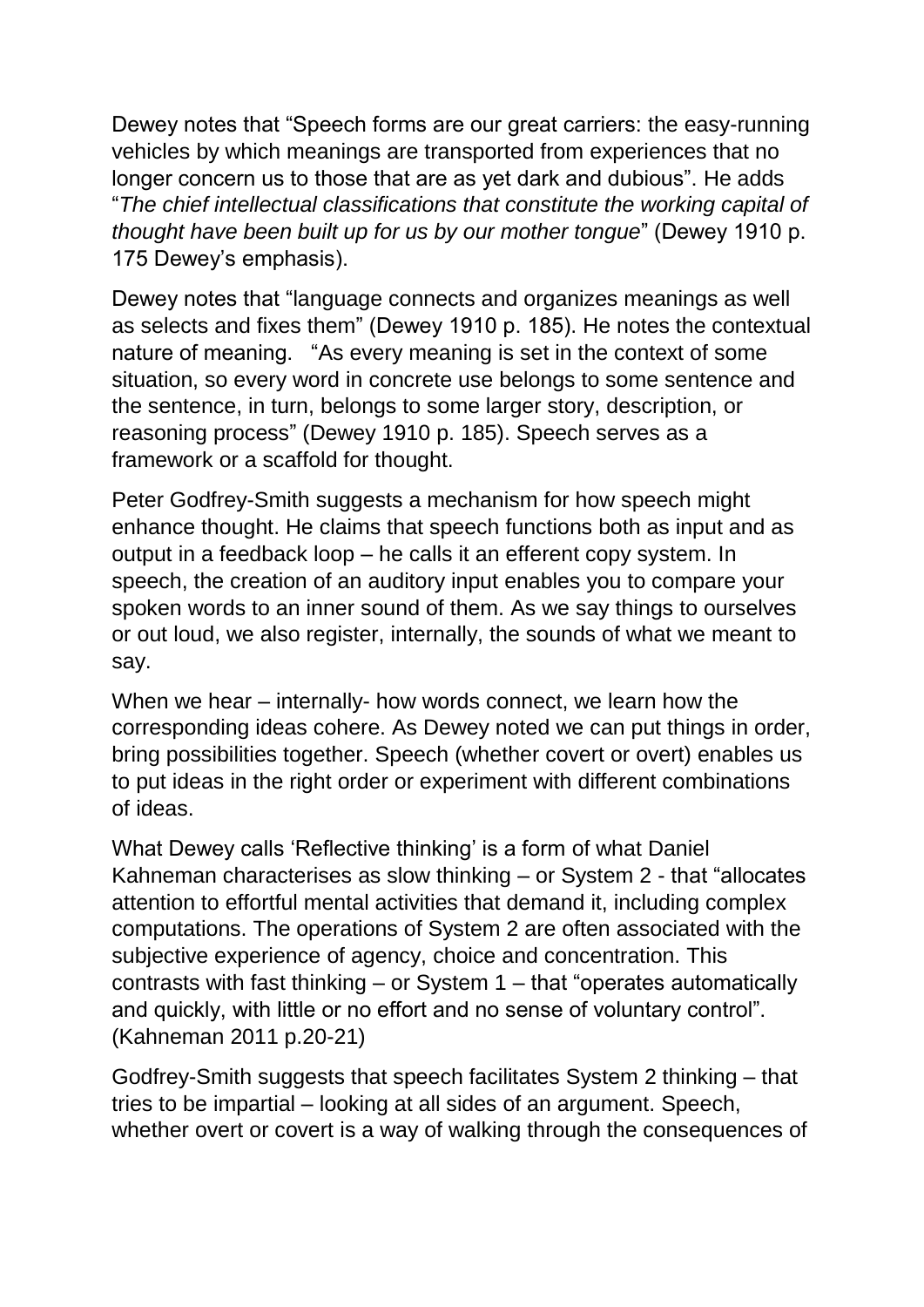ideas. Covert or overt speech is apparently one mechanism that enables complex thought in us.

Children's understanding of logical syllogisms would be assisted by an understanding the meaning of words denoting logical connectives such as "either…or….", "Both…and", "If…then…", "not", and "therefore".

### Consecutiveness of Language

Dewey notes some ways in which school practices may interrupt consecutiveness of language and thereby systematic reflection. Dewey writes "Teachers have a habit of monopolizing continued discourse. Many, if not most, instructors would be surprised if informed at the end of the day of the amount of time they have talked as compared with any pupil. Children's conversation is often confined to answering questions in brief phrases, or in single disconnected sentences. Expatiation and explanation are reserved for the teacher, who often admits any hint at an answer on the part of the pupil, and then amplifies what he supposes the child must have meant. The habits of sporadic and fragmentary discourse thus promoted have inevitably a disintegrating intellectual influence" (Dewey 1910 p. 185-186).

Dewey identifies other school practices that interrupt systematic reflection including assignment of too short lesson accompanied by minute "analytic" questioning, and "insistence upon avoiding error instead of attainment of power" (Dewey 1910 p. 186).

Over a century later John Hattie expressed similar concerns to Dewey that "Classrooms are dominated by teacher talk" and the need for "far less talk and much more listening" (Hattie 2012 p. 109) Hattie notes (p.109) that this is not how teachers perceive what happens in their classroom. Hattie writes that 'Interaction' for many teachers means checking that students are listening. Student responses are "brief, reactionary, and certainly rarely conversational. Mistakes are so often seen as embarrassing, and teachers strive to minimise public errors..." (p. 112)

Hattie suggests that the more important task for teachers is to listen and listening, in turn, needs dialogue. It appears that Dewey would agree. School practices that support consecutiveness of language and thereby systematic reflection would involve teachers giving up the habit of monopolizing discussion to achieve a better balance between teacher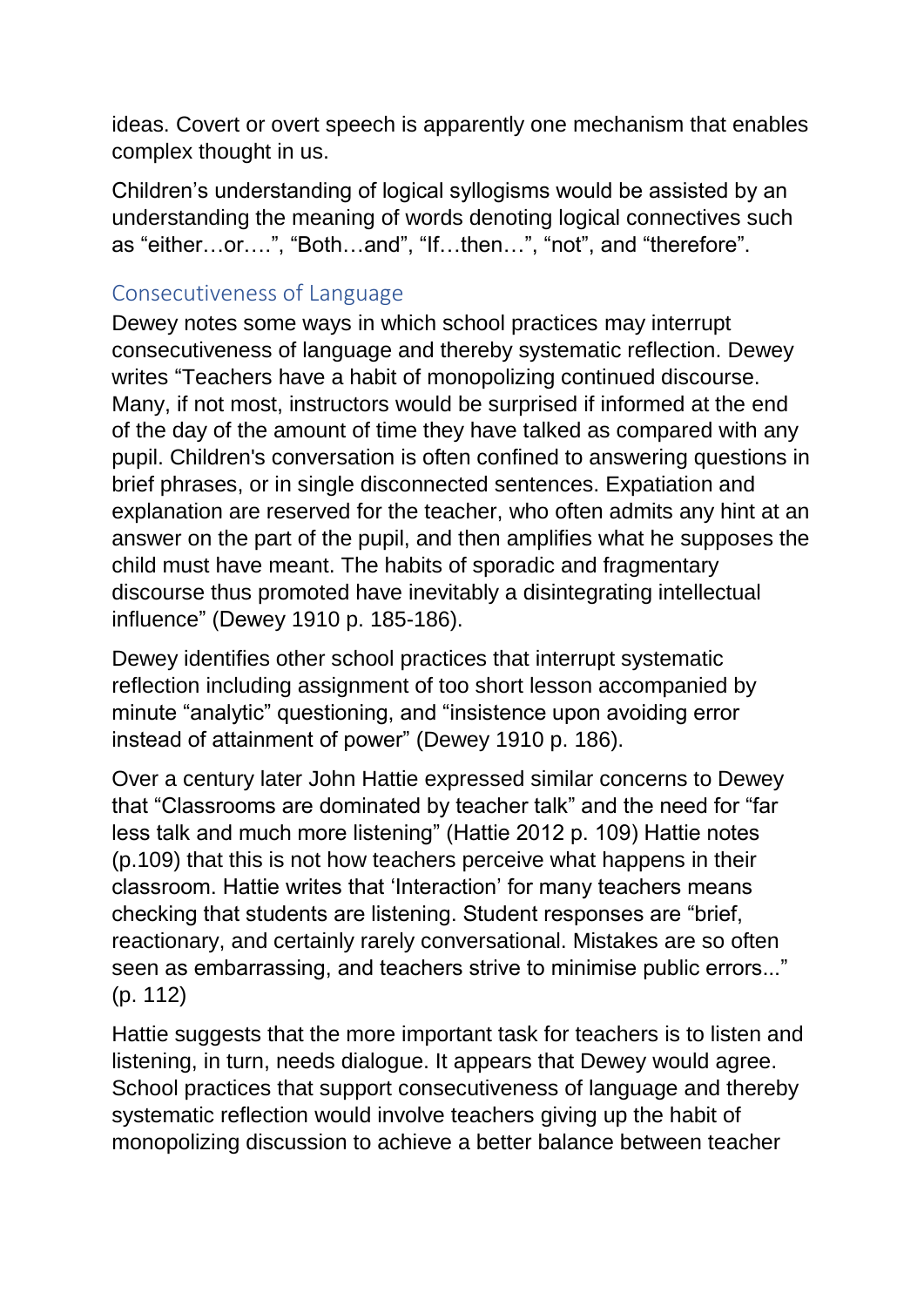and student talk. Children could be encouraged to elaborate on and explain ideas, promoting dialogue.

What would school practices that support systematic reflection look like? With the benefit of a century of hindsight and experience, Hattie, citing Robin Alexander (2008), describes the dialogic classroom in which students ask questions and comment on ideas.

The essential features are defined as: collective (doing learning tasks together); reciprocal (listening to each other, sharing ideas, considering alternatives); supportive (exploring ideas with no fear of negative repercussion from making errors); cumulative (building on own and others' ideas); and purposeful (teachers plan with clear learning intentions and success criteria in mind) (Hattie 2012 p. 112)

Hattie mentions an important benefit of the dialogic classroom that "teachers can learn so much about their effect on student learning by listening to students thinking aloud" (Hattie 2012 p. 112). In the dialogic classroom teachers do not give up their authority to students. Teachers still plan lessons and elicit rich feedback from students about the effect of their teaching.

#### Conclusion

In this paper I have argued that thought (or cognition) is orientation – finding one's way in the world. Thought is distinct from speech or even internalised action. Thought is often manifest externally. We can think out loud or through our action in the world. On the other hand, speech can enhance and energise our thought. It can facilitate the organisation of thought and connecting our ideas.